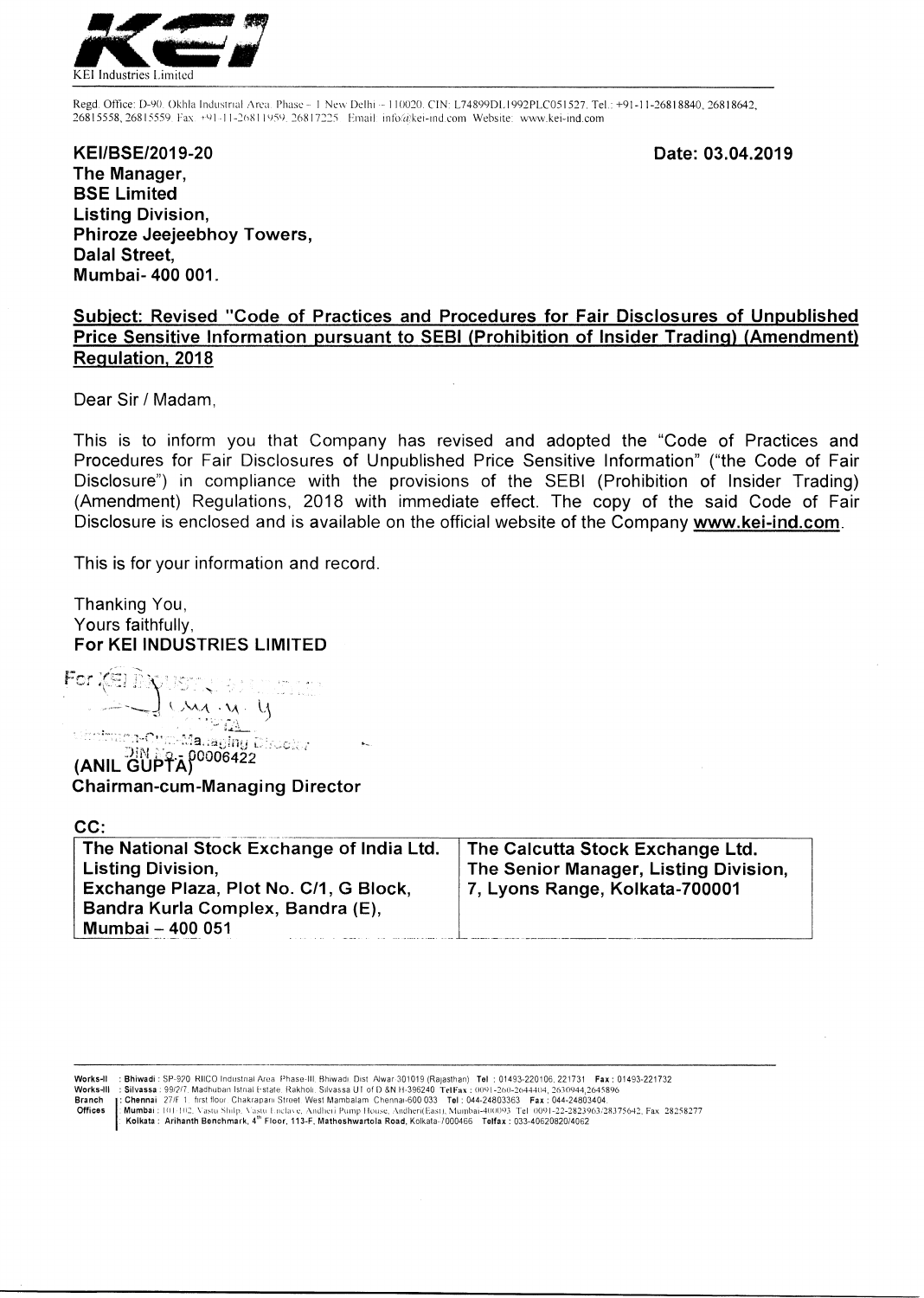

Regd. Office: D-90, Okhla Industrial Area, Phase -- 1 New Delhi -- 110020. CIN: L74899DL1992PLC051527. Tel.: +91-11-26818840, 26818642, 26815558, 26815559. Fax: +91-11-26811959, 26817225. Email: info@kei-ind.com Website: www.kei-ind.com

#### **KEI INDUSTRIES LIMITED**

# **CODE OF PRACTICES AND PROCEDURES FOR FAIR DISCLOSURE OF UNPUBLISHED PRICE SENSITIVE INFORMATION**

### **1.PREAMBLE**

KEI Industries Limited ('the Company') endeavours to preserve the confidentiality of Unpublished Price Sensitive Information and to prevent misuse of the same. The Company is committed towards transparency and fairness in dealing with all stakeholders and in ensuring adherence to all applicable laws and the SEBI (Prohibition of Insider Trading) Regulations, 2015 including amendment thereto, from time to time ('SEBI PIT Regulations'). To achieve these objectives, and in compliance with the SEBI PIT Regulations, the Company had adopted the Principle of Practices and Procedures for Fair Disclosure of Unpublished Price Sensitive Information ('the Code of Fair Disclosure') as a part of Code of Conduct for Prevention of Insider Trading. The Code of Fair Disclosure is revised in accordance with the provisions of the SEBI PIT Regulations read with amendment(s) thereto vide SEBI (Prohibition of Insider Trading) (Amendment) Regulations, 2018 and Circulars issued by BSE vide Circular No. LIST/COMP/01/2019-20 and NSE vide Circular No. NSE/CML/2019/11 dated 02<sup>nd</sup> April, 2019.

### **2. PRINCIPLES FOR FAIR DISCLOSURE**

A code of Practices and Procedures for Fair Disclosure of Price Sensitive Information for adhering each of the principles is set out below:

- The Company will make prompt public disclosure of Unpublished Price Sensitive Information in relation to the Company that would impact price discovery no sooner than credible and concrete information comes into being in order to make such information generally available.
- The Company will ensure uniform and universal dissemination of Unpublished Price Sensitive Information in relation to the Company to avoid selective disclosure.
- The Directors or KMP or Authorized Representatives of the Company will deal with dissemination of information and disclosure of Unpublished Price Sensitive Information in relation to the Company.
- The Company will make efforts to promptly dissemination of Unpublished Price Sensitive Information in relation to the Company that gets disclosed selectively, inadvertently or otherwise to make such information generally available.
- The Company will endeavor to provide appropriate and fair response to queries on news reports and requests for verification of market rumours by regulatory authorities.
- The Company will ensure that information shared with analysts and research personnel is not Unpublished Price Sensitive Information in relation to the Company.
- The Company will develop best practices to make transcripts or records of proceedings of meetings with analysts and other investor relations conferences, if any, on the Company's website to ensure official confirmation and documentation of disclosures made.

**Works-II : Bhiwadi :** SP-920, RIICO Industrial Area. Phase-III, Bhiwadi, Dist. Alwar-301019 (Rajasthan) **Tel :** 01493-220106, 221731 **Fax :** 01493-221732.

Works-III : Silvassa : 99/2/7, Madhuban Istral Estate, Rakholi, Silvassa UT of D &N.H-396240. TelFax : 0091-260-2644404, 2630944,2645896<br>Branch j : Chennai : 27/F-1, first floor, Chakrapani Street, West Mambalam, Chennai

Offices |: Mumbai : 101/102, Vastu Shilp, Vastu Enclave, Andheri Pump House, Andheri(East), Mumbai-400093. Tel. 0091-22-2823963/28375642, Fax. 28258277<br>[: Kolkata : Arlhanth Benchmark, 4<sup>th</sup> Floor, 113-F, Matheshwartola R



**ANIL GUPTA Chairman-Gum-Managing Director DIN No.: 00006422**